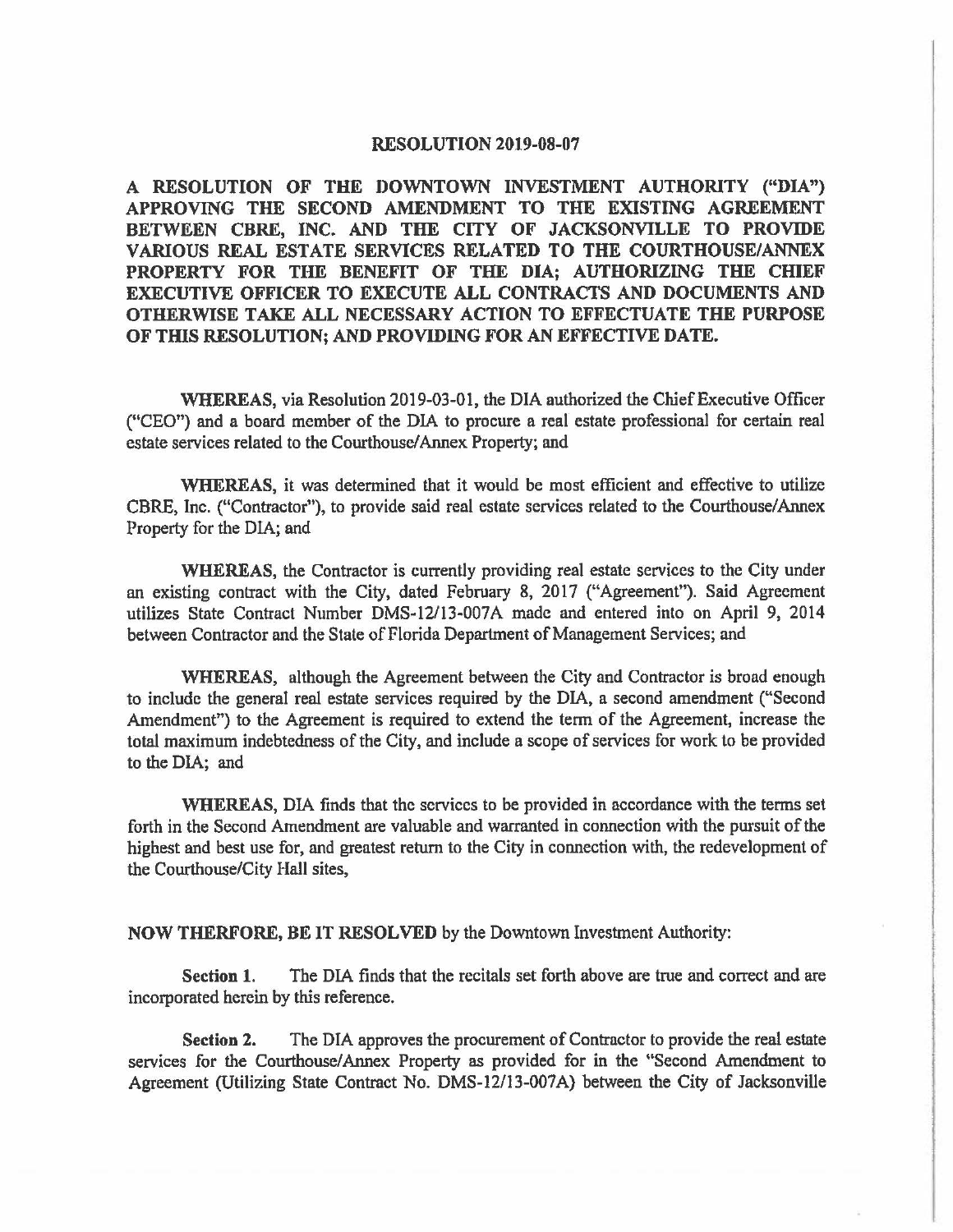RESOLUTION 2019-08-07 PAGE 2 OF 2

and CBRE, Inc. for Various Rea1 Estate Services,", the scope of services for which are attached hereto as **Exhibit 1.** 

**Section 3.** The CEO is authorized to execute any contracts and documents and take all necessary action in connection with the Second Amendment.

**Section** 4. of the DIA Board. This Resolution shall become effective on the date it is signed by the Chair

WITNESS:

# **DOWNTOWN INVESTMENT AUTHORITY**

 $\leftarrow$ Craig Gibbs, Vice-Chairman

August 7, 2019 Date

VOTE: In Favor: 7 Copposed: 0 Abstained: 0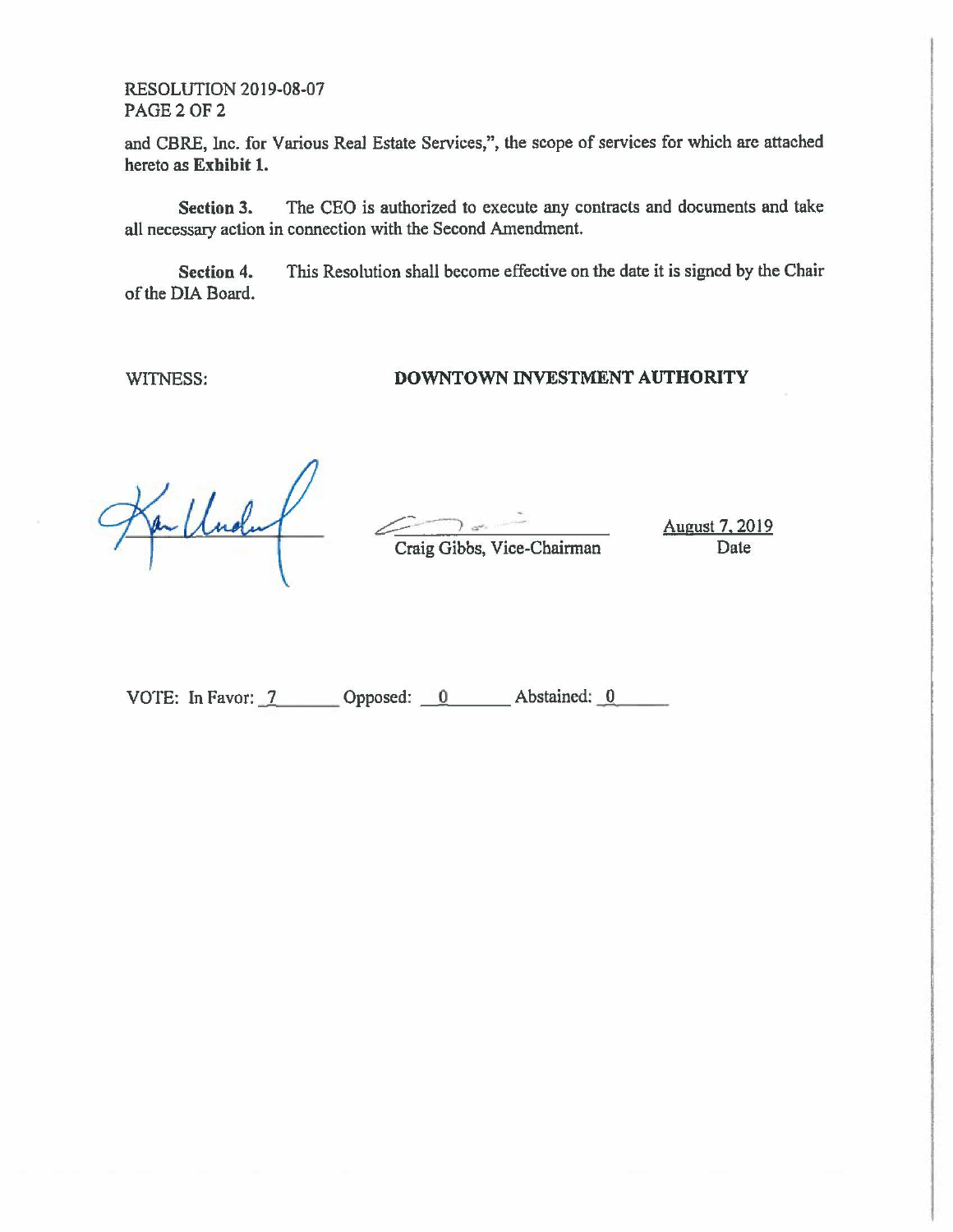# **Exhibit 1**

# Scope of Work for Downtown Investment Authority

| A. Summary of Desired Work Product |                                                                                                        |  |  |
|------------------------------------|--------------------------------------------------------------------------------------------------------|--|--|
| Eligible User                      | City of Jacksonville - Downtown Investment Authority ("DIA")                                           |  |  |
| Information                        |                                                                                                        |  |  |
| <b>Short Descriptive</b>           | Real Estate Optimization Analysis and Transaction and Development Advisory                             |  |  |
| Title for Work                     | <b>Services</b>                                                                                        |  |  |
| Scope of Work                      | (a) Perform market due diligence, including development of a Broker                                    |  |  |
|                                    | Opinion of Value("BOV") as to highest and best use for assigned                                        |  |  |
|                                    | properties                                                                                             |  |  |
|                                    | (b) Recommendation of highest and best use(s) for the Courthouse/Annex                                 |  |  |
|                                    | Property located at 220 East Bay Street and 330 East Bay Street and                                    |  |  |
|                                    | development of a Request for Qualification ("RFQ") and Request for                                     |  |  |
|                                    | Proposals ("RFP") to include a Scoring Matrix to assist DIA review and                                 |  |  |
|                                    | ranking of responses. The scoring matrix shall be based upon criteria                                  |  |  |
|                                    | and guidelines for the development of the property set forth by the                                    |  |  |
|                                    | Board;                                                                                                 |  |  |
|                                    | (c) Assistance in the development of an RFQ and RFP and "best in class"                                |  |  |
|                                    | marketing collateral, to include presentation of the RFQ and RFP to the                                |  |  |
|                                    | DIA Board for approval prior to being distributed;                                                     |  |  |
|                                    | (d) Distribution of the RFQ and RFP to the market place, with the goal of                              |  |  |
|                                    | maximizing exposure of the property to experienced and qualified                                       |  |  |
|                                    | developers no later than January 31, 2020; and                                                         |  |  |
|                                    | (e) Assisting the DIA in vetting proposals submitted in response to the RFQ                            |  |  |
|                                    | and RFP.                                                                                               |  |  |
|                                    | (f) Negotiate business terms.                                                                          |  |  |
| Specific Milestones or             | (a) Real estate analysis report for the Courthouse/Annex Property to                                   |  |  |
| <b>Deliverables</b>                | determine highest and best mix of uses with a focus on waterfront                                      |  |  |
|                                    | development. Deliverable: Site-specific real estate analysis report with                               |  |  |
|                                    | recommendations for redevelopment of the Property including mix of                                     |  |  |
|                                    | uses and potential site density.<br>(b) Assisting the DIA in the development of an RFQ and RFP for the |  |  |
|                                    | Courthouse/Annex Property. Deliverable: RFQ and RFP meeting the                                        |  |  |
|                                    | requirements for disposition of property within a Community                                            |  |  |
|                                    | Redevelopment Area.                                                                                    |  |  |
|                                    | (c) Presentation of the RFQ and RFP to the DIA Board. Milestone: approval                              |  |  |
|                                    | of an RFQ and RFP by DIA Board prior to distribution.                                                  |  |  |
|                                    | (d) Assisting DIA Staff through the City's procurement process. Milestone:                             |  |  |
|                                    | issuance of an RFQ and RFP to the marketplace no later than January                                    |  |  |
|                                    | 31, 2020, scheduling and conducting a pre-bid conference and soliciting,                               |  |  |
|                                    | answering and directing Q & A throughout.                                                              |  |  |
|                                    | (e) Property marketing. Deliverable: Creation of "best in class" marketing                             |  |  |
|                                    | collateral using traditional means such as signage, commercial listing                                 |  |  |
|                                    | services (www.cbredealflow.com), Costar, Loopnet, etc.), brochures and                                 |  |  |
|                                    | appropriate collateral materials. Issue press releases in conjunction with                             |  |  |
|                                    | the City, promoting the offering. Using CBRE proprietary software                                      |  |  |
|                                    | (Campaign Logic), CBRE will schedule e-blasts to thousands of investors,                               |  |  |
|                                    | brokers, and developers. Through Campaign Logic, CBRE has the ability                                  |  |  |
|                                    | to track who has viewed the e-blast, how often, etc. allowing our broker                               |  |  |
|                                    | teams to follow up with interested parties and generate reports to the                                 |  |  |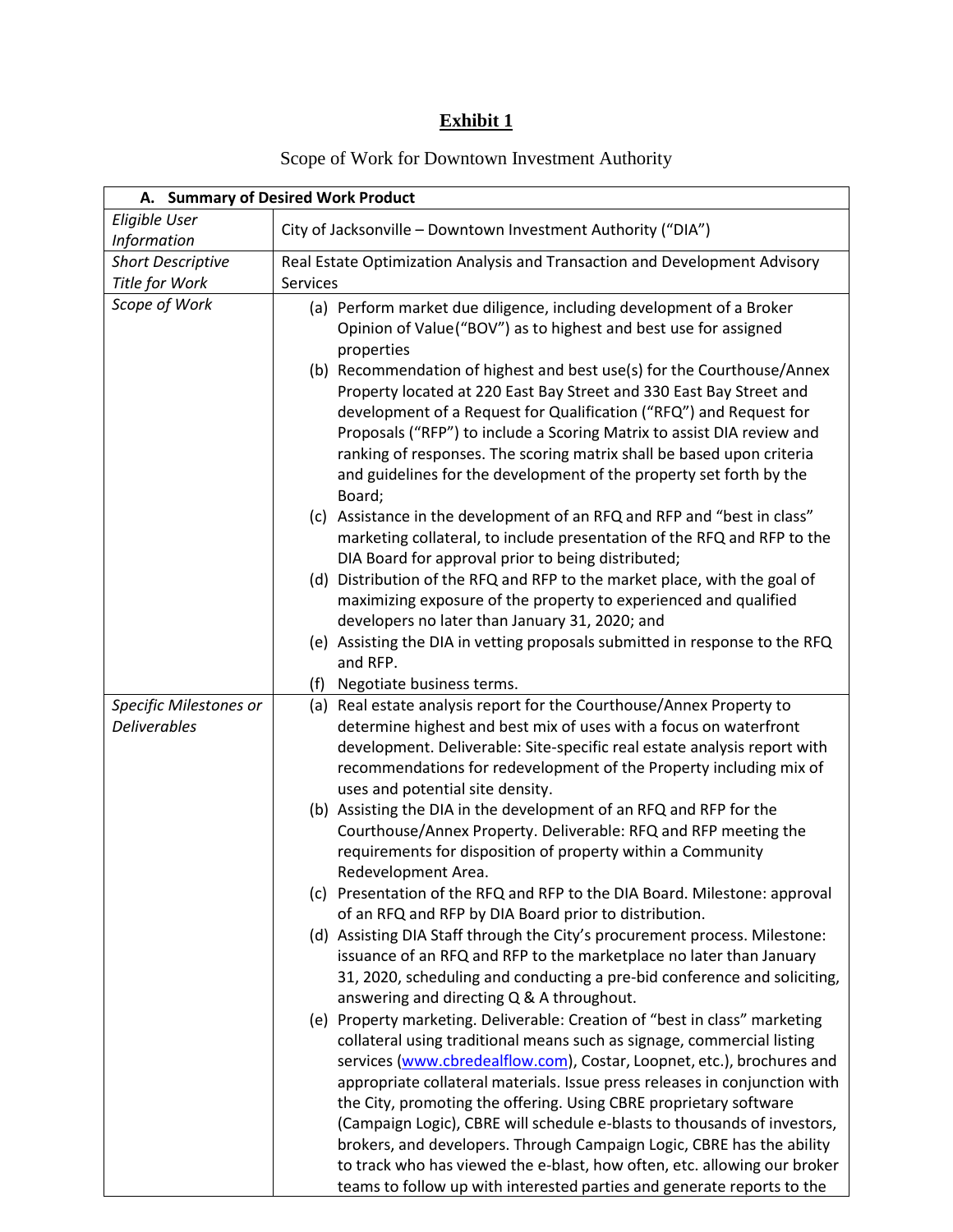|             | City related to this information. Design an interactive Property Website<br>so prospects can download marketing materials.<br>(f) Maximizing exposure of the Property. Deliverable: documentation that<br>CBRE has distributed the RFQ and RFP and marketed the Property to a<br>national audience of experienced and qualified developers throughout<br>the RFQ and RFP period, which is anticipated to be between 60 and 90<br>days and completed the marketing items outlined in (e). Note: CBRE,<br>DIA Staff and the City's Procurement Office will develop a process to<br>ensure that processes for disposition of property within a CRA are<br>followed. |
|-------------|------------------------------------------------------------------------------------------------------------------------------------------------------------------------------------------------------------------------------------------------------------------------------------------------------------------------------------------------------------------------------------------------------------------------------------------------------------------------------------------------------------------------------------------------------------------------------------------------------------------------------------------------------------------|
|             | (g) Vetting proposals. Deliverable: CBRE will prepare a report analyzing<br>each proposal and developer. Analysis to include, but not necessarily be<br>limited to: Return on Investment analysis, financial capacity of the<br>developer, and other criteria as may be developed in accordance with<br>(b), above. Analyze Developer responses including objective and<br>subjective criteria established in collaboration with the City:<br>Complete financial analysis                                                                                                                                                                                        |
|             | Review adequacy of Developer bid/response<br>$\overline{\phantom{a}}$                                                                                                                                                                                                                                                                                                                                                                                                                                                                                                                                                                                            |
|             | Conduct in-person interview(s)                                                                                                                                                                                                                                                                                                                                                                                                                                                                                                                                                                                                                                   |
|             | Assess Developer ability to perform (experience and<br>$\overline{\phantom{a}}$<br>financial)                                                                                                                                                                                                                                                                                                                                                                                                                                                                                                                                                                    |
|             | Develop comparison matrix of responses for decision<br>making                                                                                                                                                                                                                                                                                                                                                                                                                                                                                                                                                                                                    |
|             | Present findings and recommendations as                                                                                                                                                                                                                                                                                                                                                                                                                                                                                                                                                                                                                          |
|             | required, to the selection committee and                                                                                                                                                                                                                                                                                                                                                                                                                                                                                                                                                                                                                         |
|             | elected officials                                                                                                                                                                                                                                                                                                                                                                                                                                                                                                                                                                                                                                                |
|             | (h) Negotiate business terms for the contracts with successful respondent<br>and city legal counsel. Deliverable: lease, purchase or development<br>agreements; operating agreements, parking agreements and cross<br>easements if necessary.                                                                                                                                                                                                                                                                                                                                                                                                                    |
| Period of   | From date of authorization to proceed through October 31, 2020.                                                                                                                                                                                                                                                                                                                                                                                                                                                                                                                                                                                                  |
| Performance |                                                                                                                                                                                                                                                                                                                                                                                                                                                                                                                                                                                                                                                                  |

| <b>B.</b> Tenant Broker Proposal to Accomplish Work |                             |  |
|-----------------------------------------------------|-----------------------------|--|
| Compensation                                        | See below.                  |  |
| Proposal                                            |                             |  |
| <b>Proposed Timeline</b>                            | $12 - 18$ months            |  |
| <b>Tenant Broker</b>                                | CBRE, Inc.                  |  |
| <b>Information</b>                                  | 225 Water Street, Suite 110 |  |
|                                                     | Jacksonville, FL 32202      |  |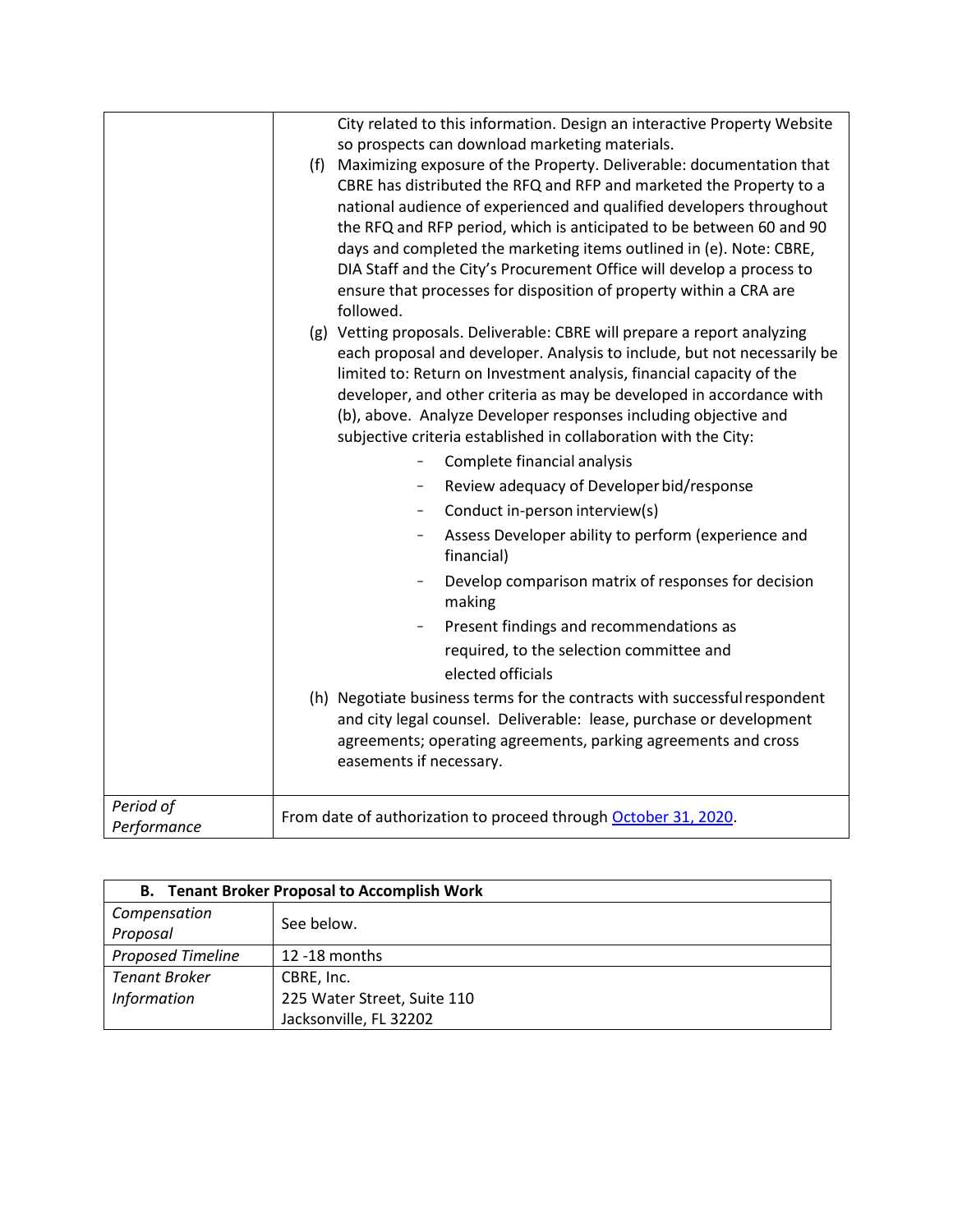### FEE FOR CONSULTING AND NON-BROKERAGE TRANSACTION SERVICES

In the event the DIA requires real estate consulting related services that are noncommissionable, CBRE will be compensated on an hourly basis in accordance with 2.3.2, Table 2 – Labor Rate Schedule contained in the DMS contract and City of Jacksonville and CBRE Agreement for Various Real Estate Services dated February 8, 2017 or by a not to exceed number to perform a specified task in accordance with 2.1.3.

In either instance, CBRE will provide the DIA with a quote in the format of either hourly rates at the rate in the DMS contract or not to exceed flat fee for services quote. The City shall be billed monthly, not to exceed a total contract value for all services provided to the City in connection with this Exhibit 2 of fifty thousand dollars (\$50,000).

### FEE FOR TRANSACTION AND DEVELOPMENT ADVISORY SERVICES

The total fee to be paid to CBRE for Development Advisory Services shall be paid by the Developer and calculated based on the "Total Value of the Project" and sliding scale listed below. Total Value of the Project is defined as all hard and soft costs of the project including but not limited to; the value of the land plus infrastructure, design, and construction costs as proposed by Developer. The total project value calculation does not include any City provided incentives. CITY SHALL HAVE NO RESPONSIBILITY OR LIABILITY TO CBRE FOR ANY TRANSACTION AND DEVELOPMENT ADVISORY SERVICES, AND CBRE SHALL LOOK EXCLUSIVELY TO THE DEVELOPER FOR PAYMENT OF SUCH FEES.

The Developer shall pay the fee within Thirty (30) days of execution of all development agreements between the City and Developer. CBRE shall credit back to the City any consulting fees not to exceed \$50,000 at such time as CBRE is paid by Developer. CBRE will specify the fee arrangement and payment terms in the RFQ and RFP issued by CBRE on the City's behalf and stipulate that said fee is to be paid by the developer as a condition for consideration of the Developer's proposal by the City.

| Service                                                                  | Paid By   | Amount                                | Timing                                              |
|--------------------------------------------------------------------------|-----------|---------------------------------------|-----------------------------------------------------|
| Consulting services for<br>marketing, RFQ<br>process and bid<br>analysis | City      | Not to<br>exceed<br>\$50,000          | Payable monthly as<br>services are rendered         |
| <b>Transaction and</b><br>development advisory<br>brokerage              | Developer | Per sliding<br>scale listed<br>below. | 30 days of execution<br>of development<br>agreement |

| <b>Commission Rate</b> | <b>Transaction Value Tranche</b> |
|------------------------|----------------------------------|
| 3.50%                  | $$0 - $10$ M                     |
| 3.00%                  | \$10 M - \$20 M                  |
| 2.50%                  | \$20 - \$30 M                    |
| 2.00%                  | \$30 M - \$50 M                  |